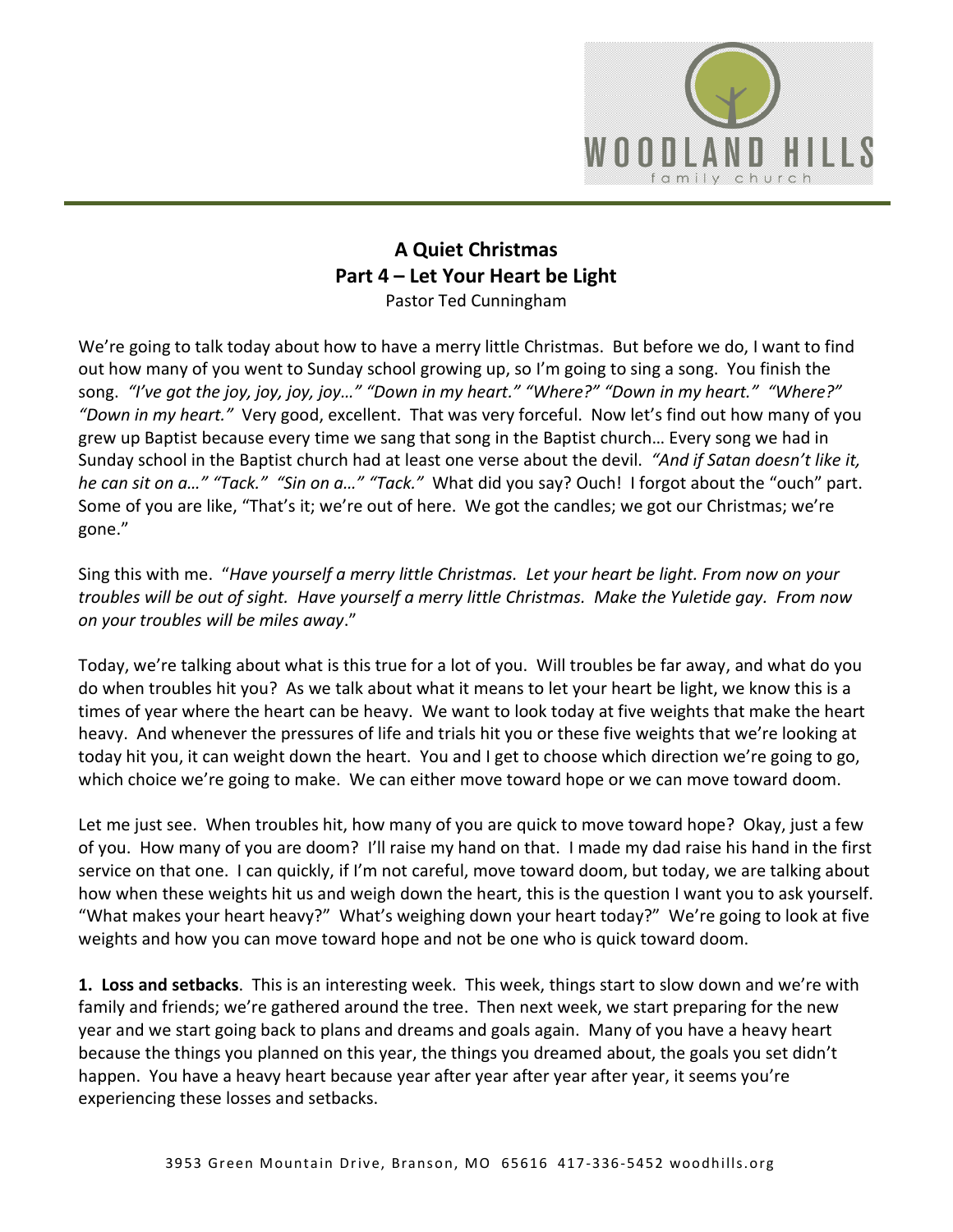For some of you, it's a job you were hoping would come through and it didn't, and that was a setback for you. For others, it's you were convinced that this Christmas, you would have a man, you would have a woman, and another season goes by and you don't. For some, it gets very serious. You've been trying to get pregnant; you've been trying to have a child. Your heart is heavy because that hasn't happened.

The scripture speaks directly to it. It's almost like the Proverb is speaking like passing by on this conversation when it says in Proverbs 13 - *[12](https://www.studylight.org/desk/?q=pr%2013:12&t1=en_niv&sr=1) Hope deferred makes the heart sick…* When you hope for something that doesn't come true, it makes the heart sick, but then the last part of the proverb says, …*but a longing fulfilled is a tree of life*.

Years ago, we took down a big, huge oak tree in our back yard. I brought a guy out to take it down. The very first thing he said to me was, "I'll have to bring an arborist out here to tell me if it's dead."

I said, "Will you be charging me for that? Because it's June and there are no leaves on this tree. Now, I didn't go to school for this, so I'm not saying I'm an expert on trees, but I think it's dead and I prefer not to be charged for a guy telling me it's dead. Take the whole tree down."

He said, "Well, the reason we bring an arborist out is because maybe we could cut out parts of it and the rest of it would come to life."

I said, "Take the tree down. It's dead."

Some of you get this. I once had a dream and I gave up on this dream years ago. I'm not even pursuing it anymore. I thought for sure in my late teens that one day you would see me on the stage at the Grand Ole Opry. Guess what? It never happened. It still ain't gonna happen. Some of you are like, "I don't know; maybe you can take a tour and stop by." No, it wasn't that type of thing. I thought I'd be singing up there. But that's a hope and a dream that went away.

A longing fulfilled, something you were hoping for that comes true, you get excited and it's like life coming to you.

This guy told me if we bring an arborist out, we can cut out some of the parts and see if any life is left. Some of you are there right now with your dreams and your plans and your goals for the future. You're wondering if there's still something that can be saved. This season, some of you are going to die to those dreams, those goals, and those plans.

A couple of weeks ago, I read… And I encourage you… If you're looking for a devotional this Christmas season, I recommend John 14-16. Jesus is comforting the disciples because he's speaking to them about his eminent departure. He is going to be leaving them. Now, you have to get into the minds of the disciples to understand this text. They have spent time with Jesus. They've been eating with Jesus. They've been watching Jesus perform miracles. They've been walking down the road with Jesus. They've not only been with Jesus one on one, but they've been a group with Jesus. Jesus is telling them, "I'm going away. Not only am I going away, and not only are you going to be scattered, but the world is going to come against you. Don't forget, if they hate you, remember they hated me first."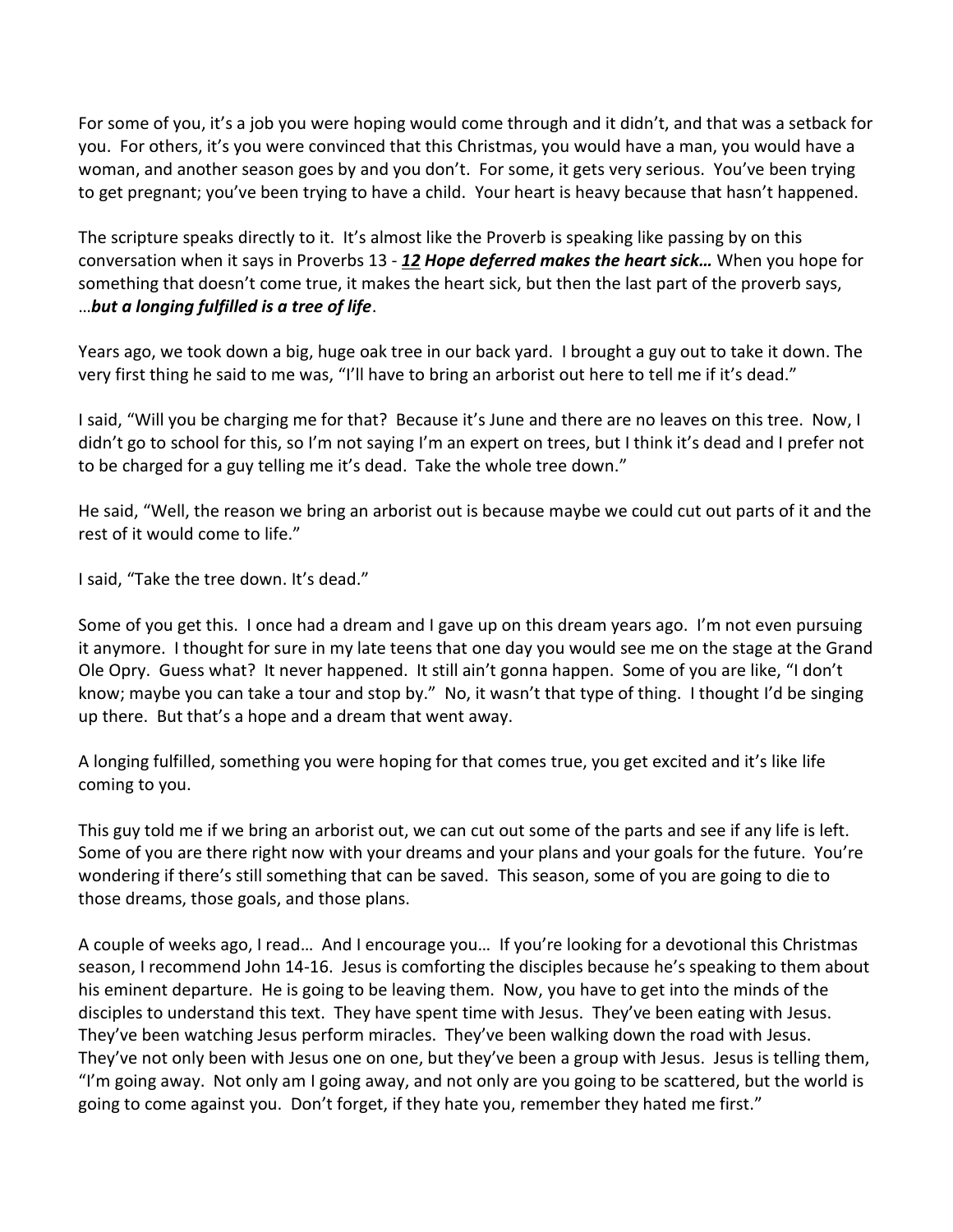John 14 – *[1](https://www.studylight.org/desk/?q=joh%2014:1&t1=en_niv&sr=1) "Do not let your hearts be troubled. You believe in God…* You say you believe in God; *believe also in me.* When you get to the end of those three chapters in verse 33 of Chapter 16, he says, *[33](https://www.studylight.org/desk/?q=joh%2016:33&t1=en_niv&sr=1) "I have told you these things, so that in me you may have peace.* Don't overlook what's being said there. He's not saying so that you have peace. He's saying, "So that *in me* you have peace."

Maybe you've seen this on mugs or in Christian bookstores or maybe a meme has come across your social media feed that says "He won't calm the storm, but he'll calm you in the storm." You've seen that idea. We have to be very careful. Sometimes, he actually calms the storm. How many of you are wanting the storm calmed right now? How many of you know though that he may not calm the storm, but here's what you can be guaranteed of: whether he calms it or not, in him there is peace, in him you find peace. He's saying, "Guys, whatever you go through, in me you have peace.

*"In this world you will have trouble."* The word *trouble* there actually means pressure. Tribulation is going to come against you; count on it. This is a guarantee. Many of us spend too much time in our lives trying to escape this. Jesus said, "This pressure will come upon you. *But take heart! I have overcome the world."* I grew up reading the King James Version. In the King James Version, it says, "Be of good cheer." That means be confident and courageous. When pressures come against you, be confident and courageous.

In just a moment, we're going to talk about when you're not confident and courageous in your faith, how you need to be surrounded by people who are. For some of you right now, your confidence in Christ is wavering because of the loss and setbacks in your life. Today, in this season, we talk about putting hope in Christ.

**2. Grief**. There is a second weight on the heart that many in here are experiencing right now and it's the weight of grief. I talk about death a lot. I know, I tell my kids, "It's part of my job." I haven't talked about it for a while. You have to admit that if you've been going to Woodland Hills. I haven't talked about death for the last couple of months, so give me Christmas. I am going to talk about it right now. For some of you, this is the first Christmas without your mom. For some, it's your first Christmas without your dad, without a spouse. A dear friend lost her husband last week. I've been texting with her in California, just knowing that this is going to be a difficult season. You want to talk about a heavy heart. She has a heavy heart right now. Her heart is weighted down.

The verse that we've been focusing on for *A Quiet Christmas* comes to us from 1 Thessalonians 4 - *[11](https://www.studylight.org/desk/?q=1th%204:11&t1=en_niv&sr=1) …and to make it your ambition to lead a quiet life: You should mind your own business and work with your hands, just as we told you, [12](https://www.studylight.org/desk/?q=1th%204:12&t1=en_niv&sr=1) so that your daily life may win the respect of outsiders and so that you will not be dependent on anybody.* In the verses following that, Paul's going to address this with these new believers, many of them brand new in the faith. They don't know what happens when a believer dies. Where do they go? What happens to them? Remember he sent Timothy back. Timothy comes back to Paul loaded down with questions. What we're reading in 1 Thessalonians are Paul's answers to these questions. When the heart is gripped with grief, even in that moment, you move toward hope or doom. There are only two ways to grieve. You grieve without hope or with hope. What Paul is going to tell them is, "Be comforted. You are to grieve with hope, not like the rest of men who grieve with doom."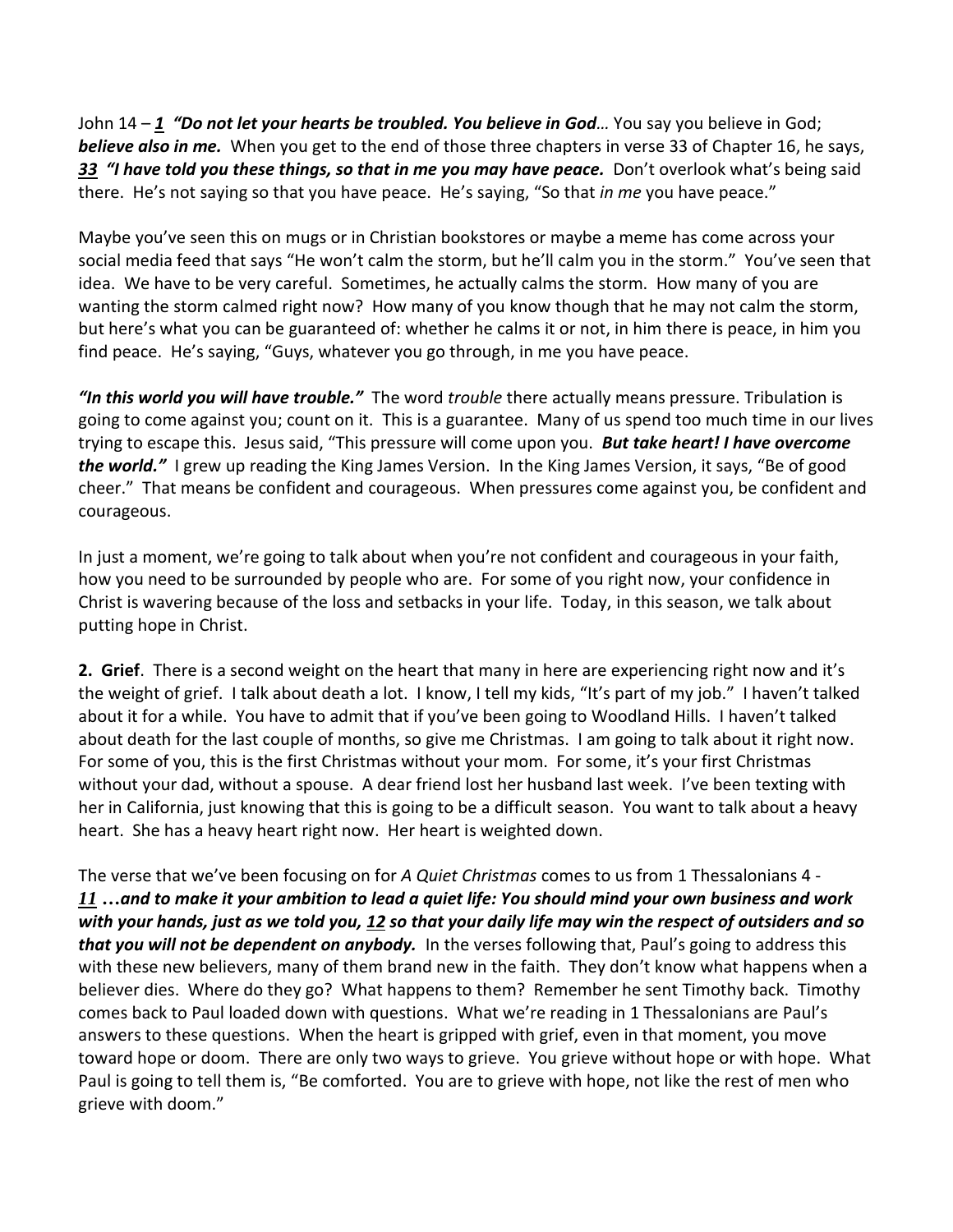In the next two verse of 1 Thessalonians 4, it says, *[13](https://www.studylight.org/desk/?q=1th%204:13&t1=en_niv&sr=1) Brothers and sisters, we do not want you to be uninformed about those who sleep in death, so that you do not grieve like the rest of mankind, who have no hope. [14](https://www.studylight.org/desk/?q=1th%204:14&t1=en_niv&sr=1) For we believe that Jesus died and rose again…* And all God's people said… Amen. *…and so we believe that God will bring with Jesus those who have fallen asleep in him.* He is comforting them there. He's letting them know, "Listen, be settled even in this." Remember that's what it means to have a quiet Christmas: be settled in who Christ is and be settled in who you are in Christ. Find that settlement in your life.

Again, I'm not so concerned today about where you start, but it's where you end up, it's where you settle on beliefs. Some of you that are quick to doom. The more you mature in your faith, that you would be quick to hope. I'm going to share in a moment that in the meantime, find someone that will come along and have that confidence with you and that courage with you in Christ. He's sharing here with them the hope of seeing loved ones again. He's letting them know that your body sleeps, yes, but your soul goes to heaven. Your soul is with the Lord.

Back in November, I had an event in Houston. Alex Himaya's father-in- law… If you are new to our church, Alex speaks here often throughout the year. His father-in- law has been battling cancer. I get invited to a lot of hospitals to meet with people. I get there and I'm going in and I'm supposed to minister, so I'll chose a passage and I'll be ready to pray. But most of the time, the person who is battling cancer with hope is a huge ministry to me. This why I don't fear death. And that's why I can talk about it. I've told my kids, "My funeral is going to be fun. We're going to put the fun back in funeral at my funeral. Show times at 3:00 and 8:00; you will want to be at my funeral. You can only do that with hope.

I heard that Alex's father-in- law, just a week before checking himself back in, he was on his way out. But he had tickets to Larry Gatlin and the Gatlin Brothers. Alex's father-in- law, C.E., lives in Van Buren, Arkansas, so they came up with their friends. C.E. didn't have the energy to do anything in Branson other than go to that show and he was going to go to that show. Alex texted me after the show, and, as his father-in- law was being checked into MD Anderson. He said, "My father-in- law keeps talking about this song that Larry did at the end of the show called, "Mostly Fair Winds." It's brand new; you can't find it anywhere. It's not on iTunes. We've google searched it and it's nowhere. Ted, you're from Branson; you know people. My sister in law thinks she's going to find it, but, Ted, don't let my sister in law beat me to getting him this song." I pulled out as many stops as possible and I hate to do this today at our Christmas service, but I've got to take it online. Larry, I need that song. I'll take it on a CD, a flash drive, a down loadable. C.E. wants to hear that song.

A month ago, I go into… If you've been to MD Anderson, it's huge. About 90% of C.E.'s bone marrow is taken over now with cancer. They give me his room number when I get to the front desk. His room number was like 172,463. I'm not kidding. It's a five or six digit number. I was preparing myself to walk into a man at the end. They had him on such strong steroids that he was sitting up, laughing with Meredith, Alex's wife, and C.E.'s wife. I had a great visit with him. He said something last week that I just want to share because some of you are going through grief right now because you're preparing for your own death. There are two ways to do that. You can do it with hope or you can do it with doom.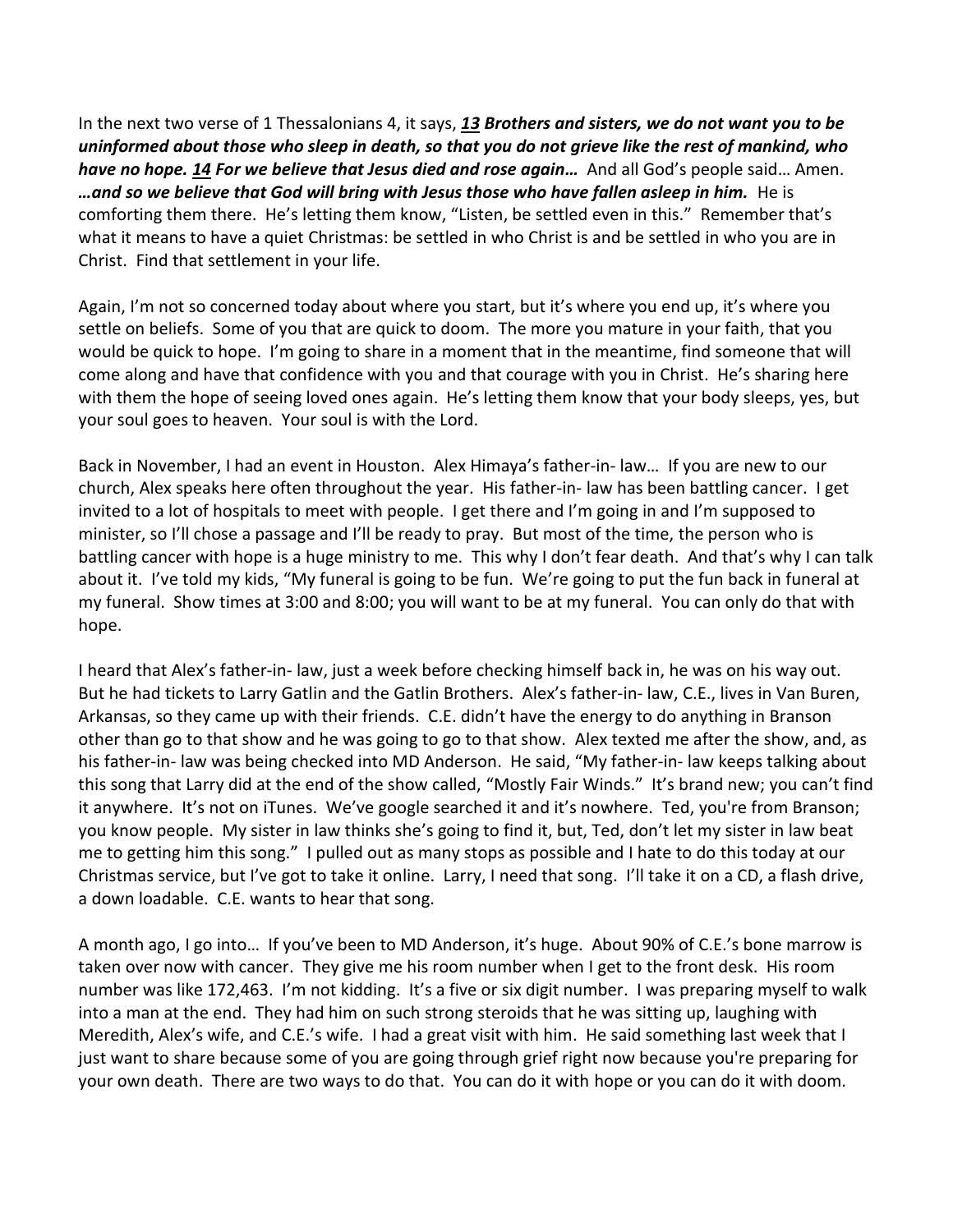C.E. is a great example to us of preparing to meet the Lord with great hope. He wrote this last week: "*I'm finishing up two days of chemo and blood transfusions. This is a strong chemo that I haven't had before. It maybe a chemo of last resort. Praying it provides other options in three weeks…"* This last verse is why so many of you in this church have ministered to so many of us as we've watched you with confidence and courage in the Lord walk through this. It's a simple line. He said, *"But my hope in Christ gives me the courage to accept the alternative. I'm hoping I get to do more chemo and that this cancer goes away, but my hope in Christ gives me the courage to take the other choice, the other alternative, the other option."*

I've walked through this with many of you. You've walked through it with many folks that they get that diagnosis and they move toward hope or they move to toward doom. Today, maybe for you, if you've never placed faith in Jesus, today is the day. There's no better time than at Christmas to give your life to Christ so that you can live this life full of hope, that you are confident and courageous in the future, whatever the Lord has planned.

**3. Anxiety and worry**. If you are new to our church, we've talked about this a little bit. We want to remind you of something next week. We're going to do something very different. We've never done this at our church before, but we're going to have a panel up here next Sunday with some counselors. Travis is going to be a part of the panel as well. We're going to be talking about mental health, anxiety, depression, suicide, brought on by stress and trauma. We want to help you if you're struggling with this, but we also, because we believe every member is a minister, want to help all of us be good minsters in helping people who are struggling with this. That's the goal of it, that we know what to say, what not to say.

Look what the scripture says about this in Proverbs 12 - *[25](https://www.studylight.org/desk/?q=pr%2012:25&t1=en_niv&sr=1) Anxiety weighs down the heart, but a kind word cheers it up.* Some of you this season are going to gather around family and friends you know are struggling. In years past, you've been a voice of doom. We don't need any more voices of doom; we need voices of hope. Be the one who speaks the kind, encouraging word over the one who is anxious, over the one who is struggling.

For those of you who are struggling with anxiety, it's time to dump your friends of doom. It's very simple. Surround yourself with those who chase after hope. Surround yourself with those who are confident in the Lord. That's where some of you are shaky right now as you move toward doom. You just need a follower in Jesus to step alongside. This is why the scripture says rejoice with those who rejoice and mourn with those who mourn.

For those of you are back to the second weight and you're grieving this season, you need other believers to grieve with you so when you start to grieve like the rest of mankind, you have those who remind you… We have to be careful with this that we don't become trite, we don't become a burden to people, but we help those who are mourning, we help those who are grieving with a kind word, not a cliché, but a kind word. Surround yourself with people who chase after hope.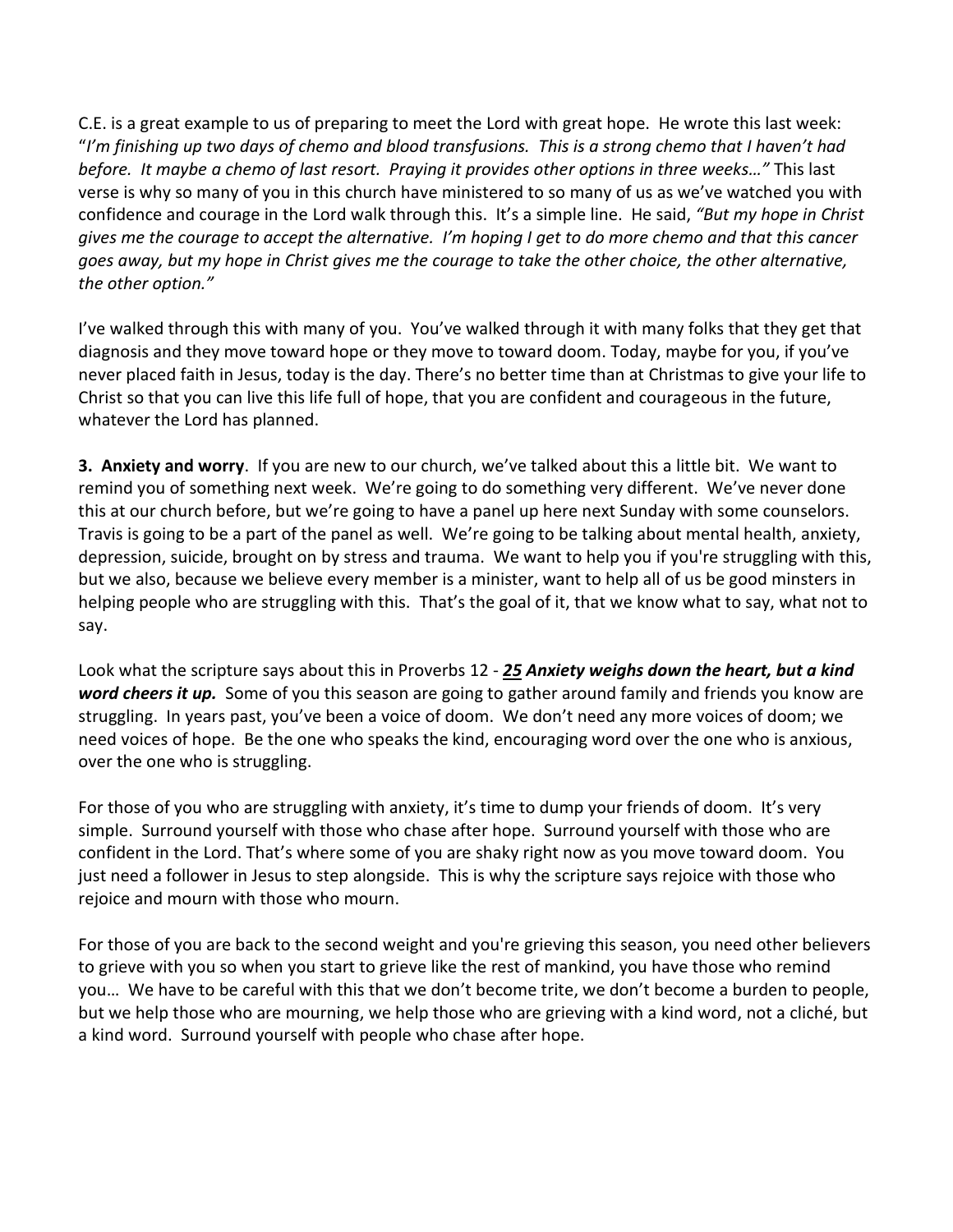My wife, for the last three years, has wanted a fence in our backyard. I mean like holes, posts, a fence, a real fence. She hadn't gotten that fence because we have this thing in our yard, I don't know about you, called limestone. We've got about six to nine inches of dirt in most of our back yard, but I was hopeful. I've watched enough of Goldrush to think I can get through this.

My brother just retired after 31 years. He's a skilled tradesman from Chicago. He just retired down to Branson. When he got here, I thought Amy might get her fence. I rented an auger. I love it. It's my second major piece of equipment in the last month. I'm walking through with the guy and this guy, with boldness and confidence, tells me this auger will dig 20 holes an hour for me. When I look over the top of my glasses, that means I don't believe you. "You ain't going to drill no 20 holes in an hour." We get there and I told Amy the guy told me 20 holes an hour. We drilled and sure enough, we hit limestone nine inches down. My very first thought, because I told you I move towards doom quickly, my first though was, *Well, I'll go in and break the news to Amy that we're not getting a fence*. That's immediately where I went: no fence. We had 36 of these holes to drill. I was hoping this thing would drill through the limestone and I'm here to tell you it doesn't. That was way too much expectation on \$80.00 a day, I can tell that.

My brother is standing over the hole. He just knows all this. He knows the hacks, he knows the ways to do it, he knows the right way to do it and how a post will work. He goes, "No, don't got tell her that. It won't be a problem." This is a major problem. This couldn't be worse than what we're dealing with right now. He goes, "What we have to do is drill wholes in the limestone and put rebar."

And I said, "Let me say it again, I'm going to go break the news to Amy." Because not only are we not able to dig 36 holes; I ain't drilling four holes in 36 post holes. I've got this thing called… I want to watch my children grow up. I ain't got time to drill holes in the limestone.

But the whole time, nothing shakes my brother. He's just confident when I had absolutely none. Guess what? This was a week ago. We have 36 posts that won't budge. Now, we haven't had any winds yet, so we'll see in a little bit.

I walked away from that thinking had Andy not been here, I would have given up because there was no way I was doing it. I don't have the tools. I have little cordless drills at my home. I had no idea how he was going to drill holes. He has a jackhammer drill that if you just stand there for hours drilling these holes… But he had the confidence when I did not. That's what a kind word does when someone is anxious and full of worry. You need someone that comes alongside you and sees the possibilities and says, "You're making this way more than it really is."

Some of you right now, if your family and your friends and your work environment is all doom, doom, doom, would you please find someone who knows how to share a kind word? Would you please find someone who can cheer up the heart? The scripture says a cheerful heart is good medicine to bring life to it. There are two more weights I want to share with you, and these get far more serious.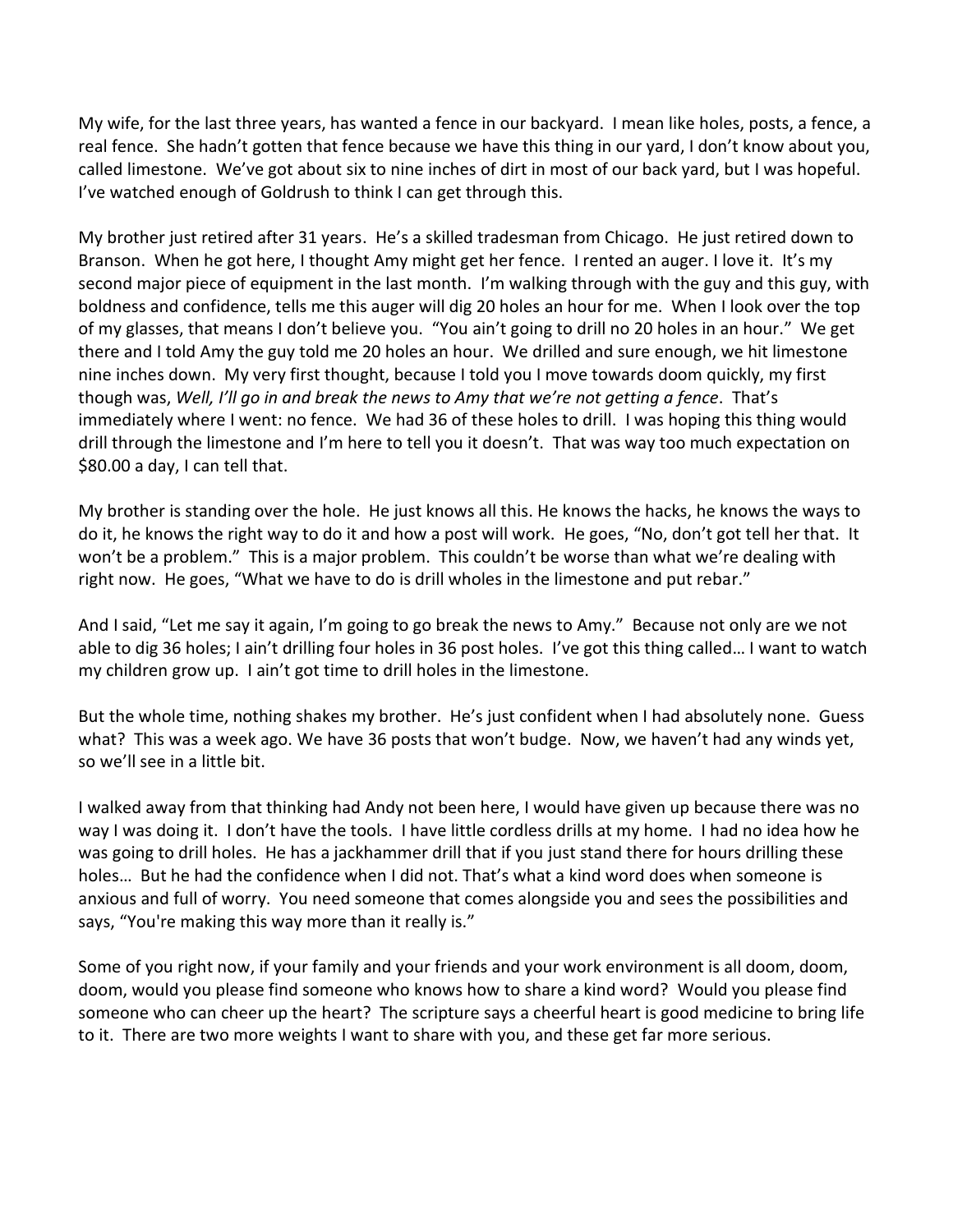**4. Enemies, foes**. I want to take you to the Psalms 3 and 4. Most scholars believe these Psalms are linked together. They are both lament psalms. They are ascribed to David. Psalm 3 is during his flight from his son, Absalom. We read about that in 2 Samuel 15. Many of his friends are turning to foes. It's very emotional. We know that about it as we've studied the lament psalms; they're very emotional. But I want you to see the tone change, the tone change from doom to hope in this text.

In Psalm 3: 1-6, we read, *[1](https://www.studylight.org/desk/?q=ps%203:1&t1=en_niv&sr=1) Lord, how many are my foes! How many rise up against me!* You'll notice that's not a question. This is a passionate declaration. *[2](https://www.studylight.org/desk/?q=ps%203:2&t1=en_niv&sr=1) Many are saying of me, "God will not deliver*  him." So, they are coming against him and they're event telling him on a regular basis that God is no longer on his side. Many of you have friends like that; you have family members like that. When you go through a difficult time, they want to remind you of the doom. Watch the tone change in Verse 3. *[3](https://www.studylight.org/desk/?q=ps%203:3&t1=en_niv&sr=1) But you, Lord, are a shield around me, my glory, the One who lifts my head high. [4](https://www.studylight.org/desk/?q=ps%203:4&t1=en_niv&sr=1) I call out to the Lord, and he answers me from his holy mountain. [5](https://www.studylight.org/desk/?q=ps%203:5&t1=en_niv&sr=1) I lie down and sleep; I wake again, because the Lord sustains me. [6](https://www.studylight.org/desk/?q=ps%203:6&t1=en_niv&sr=1) I will not fear though tens of thousands assail me on every side.*Here it is again. God gives me peace and rest during troubling, distressing, and difficult times. The peace is in Him, not in the stress, not in the trials.

When you get to the end of Psalm 4, you get the same things again. A person, through very difficult times, heart very heavy over enemies on the attack, can rest at night, can sleep at night. *[7](https://www.studylight.org/desk/?q=ps%204:7&t1=en_niv&sr=1) Fill my heart with joy when their grain and new wine abound. [8](https://www.studylight.org/desk/?q=ps%204:8&t1=en_niv&sr=1) In peace I will lie down and sleep, for you alone, Lord, make me dwell in safety.* This has been a sacred echo of our church since October.

We've said, **Talk to God about your enemies more that you talk to your enemies**. Take it to the Lord. Find confidence in peace in him, not the changed behavior of those coming against you. Some of you have been waiting on the changed behavior. It's never come and it ain't coming. But in Him, he is steadfast; he is a protector; he is a provider; find it in him.

This is very important. **Many of you need to resign as general manager of the universe**. It was never your job in the first place. Everybody in here right now, for Christmas, it will help you get through the holidays, raise your right hand and repeat after me. Do it right now. "I, (state your name), do hereby resign as general manager of the universe." Do you feel the heaviness lifting? Give it up. That needs to be part of your prayer every night. If you're having a hard time sleeping because you're trying to control things, guess what? If you want a good night's sleep, give it up.

If you want a good day… I learned this from Adrian Rogers, Pastor of Belview Baptist Church, years ago. He said before his feet hit the floor, he puts his hands palms down. He wants to drain himself of everything that's him. Don't let your feet hit the floor before you do this. And then he turns his hands up and says, "Lord, fill me." I'm dealing with a lot of difficult people today called Woodland Hills Family Church… Not that's not true. I'm dealing with challenges with Branson. There are going to be drivers that come against me. As soon as my car pulls out of the driveway, I'm going to be dealing with Iowa right away. It can't be me; it can only be you. Don't let me ride their bumper. I want to be filled with the Spirit as I drive. Isn't that powerful though? To drain yourself, empty yourself and to be filled. Resign. Find peace in the Lord in the midst of whatever you're going through.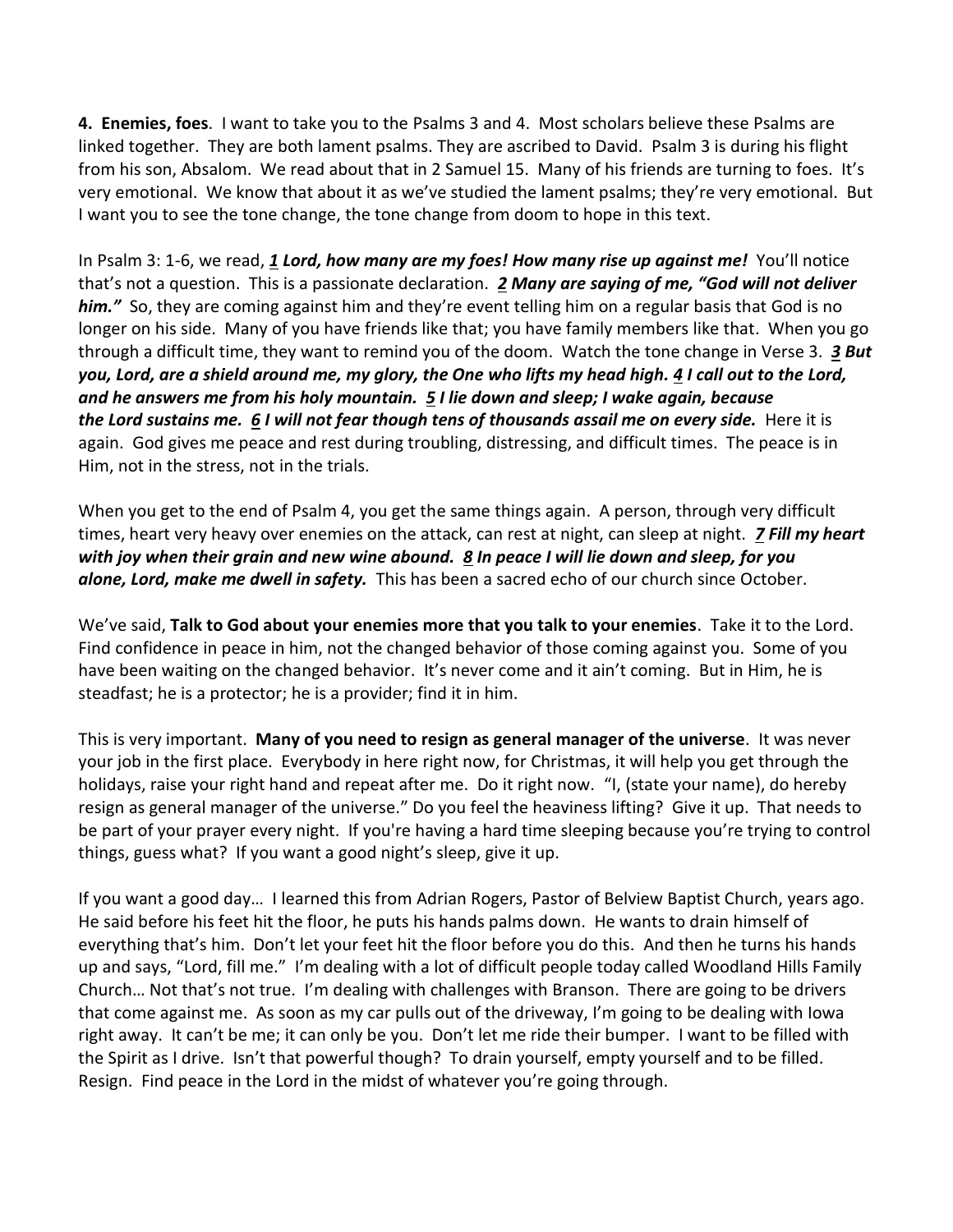5. **Sin**. I'd love to leave you with a lighthearted Christmas message, and it is if you follow the Lord's teaching on this. The fifth weight that we don't talk about often… and next week, we're going to continue with this. We're going to pick up on this because obviously all heaviness is not a result of sin, but let's not be quick to say sin doesn't weigh down the heart, because it does. Yes, the scripture says God gave wine to cheer the heart, but some of you are going to take that too far this holiday season and you're going to get drunk. Your body is going to have a physical response to that called a hangover. The sin is in the drunkenness and your body responds to that. Have you ever pushed away from a table where you ate too much? This is a terrible thing to do at Christmas but let me just say that's called gluttony and that's a sin too. Your body has a physical reaction to that.

Sin does weigh down the heart. In Psalm 32, we read this from David, and many believe this is the lesson he learned. And if you're new to studying the Bible, it can be confusing because it's not laid out in chronological order, but Psalm 51 is David's prayer for restoration, his prayer for pardon after his sin with Bathsheba. He waited a year for that. When you get to Psalm 32, this is like the follow up. This is what he learned because he waited a so long. Like us, he thinks delay will make the sin go away and delay will make the consequences go away. He said, "That's not what I learned at all."

Psalm 32 is the weight of sin on the heart. *[1](https://www.studylight.org/desk/?q=ps%2032:1&t1=en_niv&sr=1) Blessed is the one whose transgressions are forgiven, whose sins are covered.* Do you know what it means to be blessed? It means to be happy. May you have a cheerful heart, the one's whose transgressions are forgiven, sin taken away, whose sins are covered. That's just the basic understanding and meaning of atonement. *[2](https://www.studylight.org/desk/?q=ps%2032:2&t1=en_niv&sr=1) Blessed is the one whose sin the Lord does not count against them and in whose spirit is no deceit.* 

Here's the lesson. *[3](https://www.studylight.org/desk/?q=ps%2032:3&t1=en_niv&sr=1) When I kept silent…* This is stubbornness, believing that it will fix itself. For some of you, right now, the heaviness in your life, the heaviness in your marriage, the heaviness in your family… That heaviness is because you think the silence helps, but the silence is crushing you. The silence is weighing you down. He says, …*my bones wasted away through my groaning all day long.* The delay meant greater suffering. *[4](https://www.studylight.org/desk/?q=ps%2032:4&t1=en_niv&sr=1) For day and night your hand was heavy on me; my strength was sapped as in the heat of summer.* We all understand that one. *[5](https://www.studylight.org/desk/?q=ps%2032:5&t1=en_niv&sr=1) Then I acknowledged my sin to you and did not cover up my iniquity. I said, "I will confess my transgressions to the Lord." And you forgave the guilt of my sin.*

A cheerful heart, a happy heart, a light heart because I receive the message of the gospel. Because Jesus died and rose again, I place faith in Jesus. My sins are forgiven. For some of you, you're making the mistake right now. You're sinning against your spouse, against your family. You're sabotaging your marriage and your family and your future. You're going to talk to other believers… Too many Christians today… We could do a whole message on this, but there are way too many Christians today that are looking for validation for their sin rather the confession of it. Please, I just implore you because I'm dealing with this too much. People come in for counseling and just want us to wink at it like it's no big deal. We will not keep silent about sin because we know what it does and how it weighs you down. Stop asking for validation and start confessing.